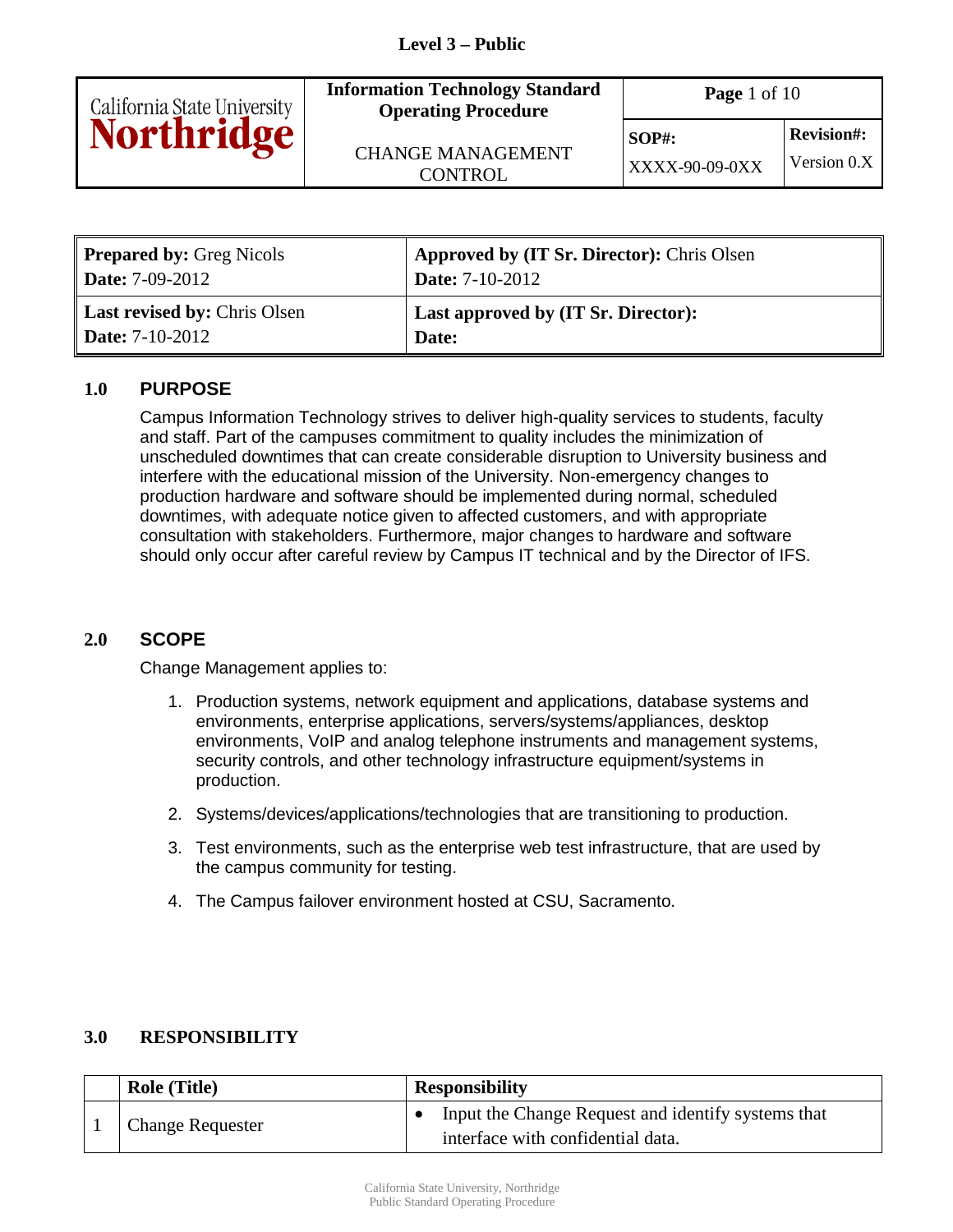

 $\overline{\text{XXX} - 90 - 09 - 0\text{XX}}$  Version 0.X

**SOP#: Revision#:** 

|                |                                        |                                                                             | Develop a test plan and test the change (where possible); |  |  |
|----------------|----------------------------------------|-----------------------------------------------------------------------------|-----------------------------------------------------------|--|--|
|                |                                        |                                                                             |                                                           |  |  |
|                |                                        | Prepare a back-out plan;<br>Remediate security vulnerability findings;<br>٠ |                                                           |  |  |
|                |                                        |                                                                             |                                                           |  |  |
|                |                                        | Obtain buy-off from key stakeholders/ system owners;                        |                                                           |  |  |
|                |                                        |                                                                             | Attend weekly CMR meetings (where appropriate);           |  |  |
|                |                                        |                                                                             | Implement the change and confirm successful;              |  |  |
|                |                                        |                                                                             | Update/close the Change Request case.                     |  |  |
| $\overline{2}$ | Supervisor/Lead                        | ٠                                                                           | Review/approve unit changes to proceed to CMR             |  |  |
|                |                                        |                                                                             | meetings.                                                 |  |  |
| 3              | <b>Application Developer/Database</b>  |                                                                             | Conduct code reviews in accordance with campus            |  |  |
|                | Programmer                             |                                                                             | development standards.                                    |  |  |
|                |                                        | ٠                                                                           | Approve emergency change requests;                        |  |  |
| $\overline{4}$ | IT/Sr. Directors                       |                                                                             | Review/approve pre-approved changes;                      |  |  |
|                |                                        | $\bullet$                                                                   | Recommend changes to change blackout periods.             |  |  |
|                |                                        | $\bullet$                                                                   | Conduct vulnerability scans;                              |  |  |
| 5              | <b>Information Security</b>            |                                                                             | Review change requests involving confidential data        |  |  |
|                |                                        |                                                                             | systems;                                                  |  |  |
| 6              | <b>Change Management Review Team</b>   |                                                                             | Review and approve non pre-approved changes;              |  |  |
|                |                                        | ٠                                                                           | Identify appropriate sequencing and timing for changes;   |  |  |
| 7              | Sr. Dir. of Infrastructure Services/   |                                                                             | Approve change requests at weekly CMR meetings.           |  |  |
|                | <b>ISO</b>                             |                                                                             |                                                           |  |  |
| 8              | VP for IT/CIO, AVP for IT, or Sr. Dir. |                                                                             | Approve exceptions to the CMR processes;                  |  |  |
|                | of IFS/ISO.                            |                                                                             |                                                           |  |  |

## **4.0 DEFINITIONS**

- 1. Change. See 2.0.
- 2. IT Change Management Dispatcher. Responsible for preparing change requests for discussion at the IT-led Change Management meetings.
- 3. Change Management Team. Identified the group of participants for the scheduled Change Management Request meetings. Participants include:
	- a. Senior Director, Infrastructure Services & ISO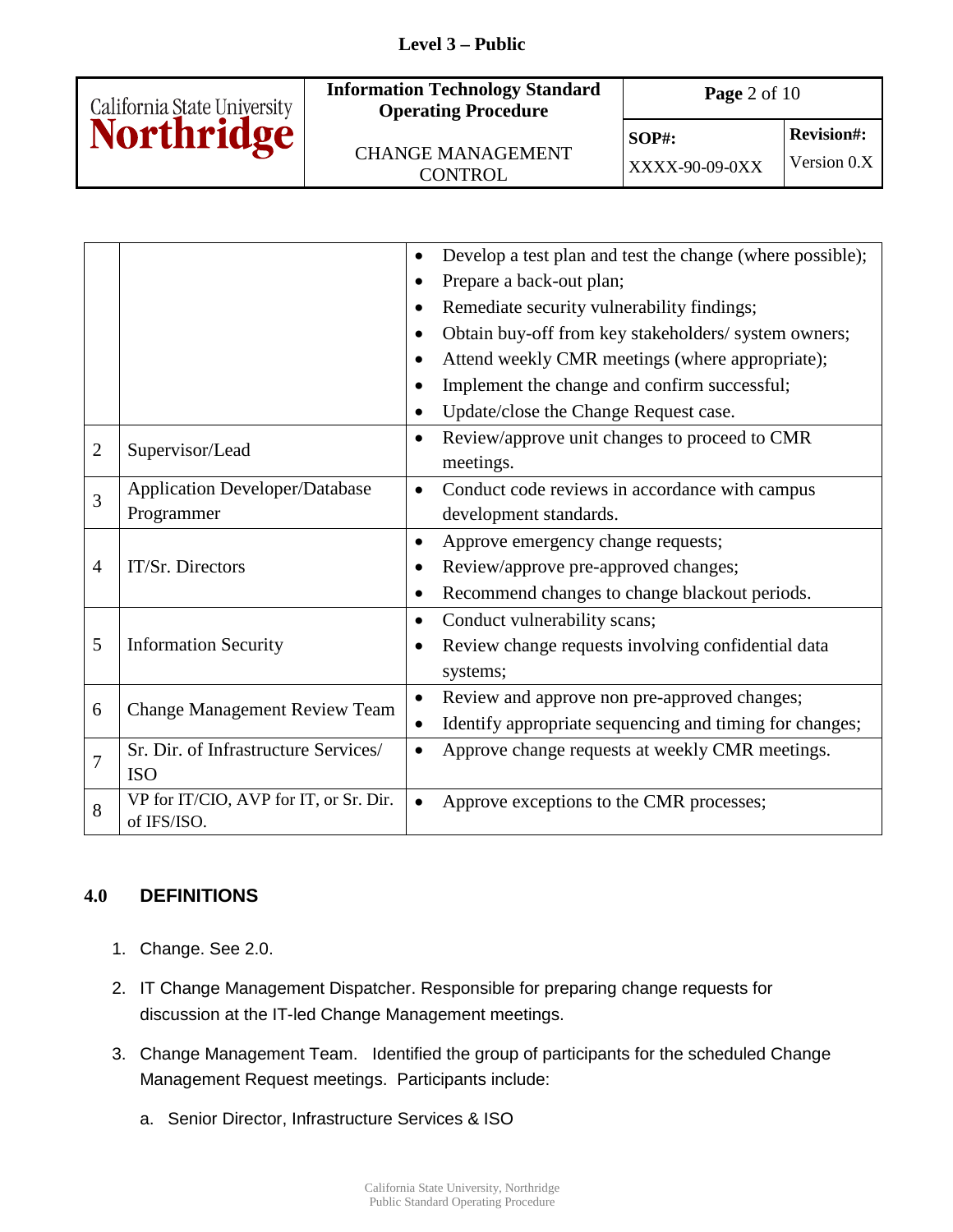

- b. Senior Director, Information Systems
- c. Director, Virtual Services and Systems
- d. Director, Telecom and NOC
- e. Director, User Support Services
- f. Director, Business Consulting Services
- g. Director, Identity Management
- h. Director FTC Operations
- i. Lead, Systems group
- j. Lead, Network Operations Center
- k. Lead, Information Security
- l. Lead, Network
- m. Lead, Web Services
- n. IT Communications
- 4. IT-led Change Management Meetings (Time, day, and location)

IT-led Change Management meetings are held to discuss non pre-approved change requests. Discussions include a review of change planning actions, risk/impact assessment, communication plans, and stakeholder review/approvals.

- a. Meeting Time. 9:00am
- b. Day. Wednesday (weekly)
- c. Location. Sequoia Hall 250A
- 5. Change Windows
	- a. Designated days/weeks/hours where approved changes may be executed.
- 6. Change implementer. The person(s) responsible for:
	- a. Planning the change,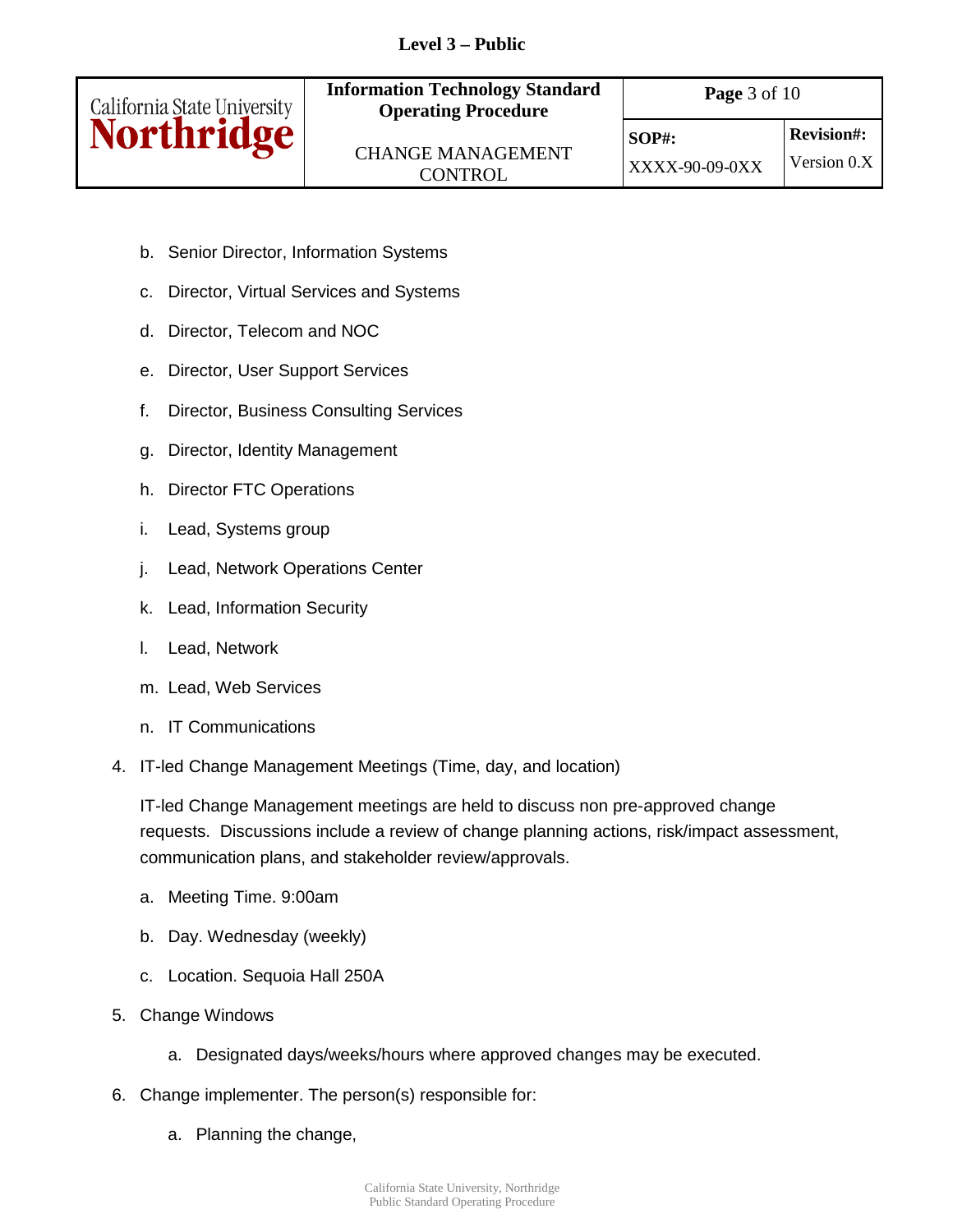

- b. Submitting the appropriate change control documentation by 2:00pm Tuesday,
- c. Leading the implementation of the change,
- d. Initiating the quality assurance process following the change, and
- e. Documenting the completion of the change.
- 7. Change client or requestor. The individual responsible for requesting that a change take place.
- 8. Quality Assurance Team. The Campus staff members responsible for assuring that the change has been implemented correctly and that there is no negative impact on campus systems or services.

## **5.0 CLASSIFICATION OF CHANGES**

Based on the definitions above, changes are classified into four categories—pre-approved, non pre-approved, out-of-band (includes Emergency Changes), and CMS.

a. Non Pre-Approved (Maintenance window: **Saturday 12:01am to 6:00am)**:

Tend to be higher risk changes that require an outage to a production system, or result in a user-visible feature/application change. Requires review by the Change Management Review team.

- b. Pre-approved.
	- I. Incidental routine changes that follow pre-defined/well-practiced and approved processes/procedures with minimal chance of unexpected outcome, and minimal risk of impact and minimal impact in the event of unexpected outcome. Does not require an outage to a production system, and does not involve systems containing/interfacing with Level 1 data, as documented in the CSU Data Classification Standard, OR
	- II. Change to an individual user's mailbox, workstation, etc.

Examples of pre-approved changes: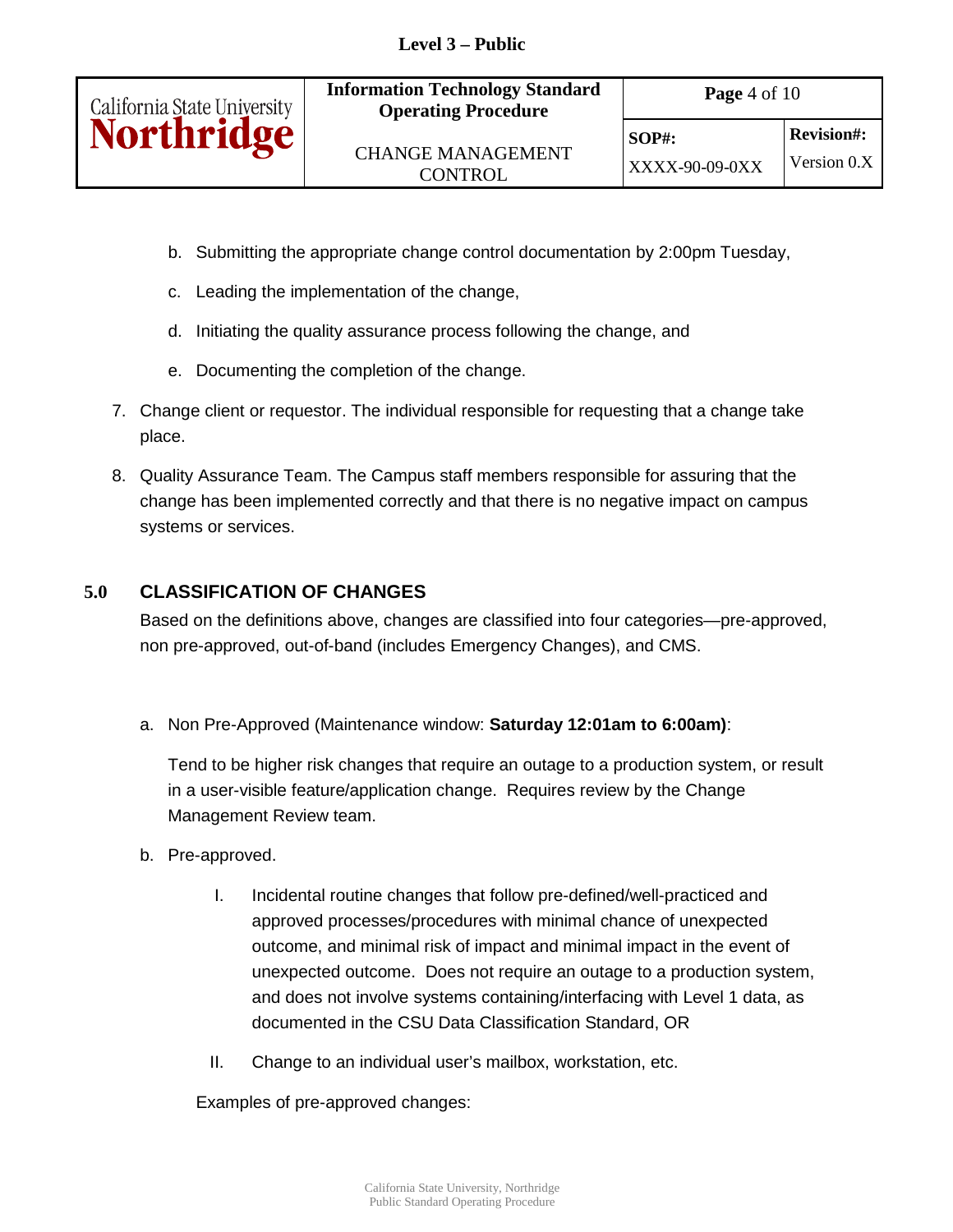| California State University<br><b>Northridge</b> | <b>Information Technology Standard</b><br><b>Operating Procedure</b> | <b>Page</b> 5 of 10        |                                    |  |
|--------------------------------------------------|----------------------------------------------------------------------|----------------------------|------------------------------------|--|
|                                                  | <b>CHANGE MANAGEMENT</b><br><b>CONTROL</b>                           | $SOP#$ :<br>XXXX-90-09-0XX | <b>Revision#:</b><br>Version $0.X$ |  |
|                                                  |                                                                      |                            |                                    |  |

- I. Access Control List (ACL) changes and firewall rule updates (following documented ISO approval). Friday mornings, 8am-11am;
- II. Internal DNS entry updates (as needed);
- III. External DNS updates. Friday mornings, 8am-11am.
- c. Out-of-Band Changes: Changes scheduled for execution outside of the normal maintenance window.
	- I. Emergency Changes are carried out as needed to respond to (or prevent) an outage event. **As needed**. Emergency changes do not require prior approval of the Change Management Team; however do require approval from the Sr. Director for the respective department, AVP for IT, or VP for IT/CIO (or Director if all are unavailable). Emergency changes require Root Cause Analysis review.
	- II. Other changes as needed.
- d. Common Management System (CMS) Maintenance: Standard time for CMS-delivered changes. **Wednesday (weekly) 8:00pm to 11:59pm**

# **6.0 PROCESS DOCUMENTATION FOR CHANGES**

All change-related documentation must be placed in the EBSuite tracking system.

## **6.1 PROCESS FLOW FOR NON PRE-APPROVED CHANGES**

- 1. Identify scope of issue, systems and services involved. Recommend a course of action.
- 2. Determine the impact of making the change:
	- a. Systems/services affected.
	- b. Outages/duration associated with the change.
- 3. Develop action plan, test procedures and back out requirements.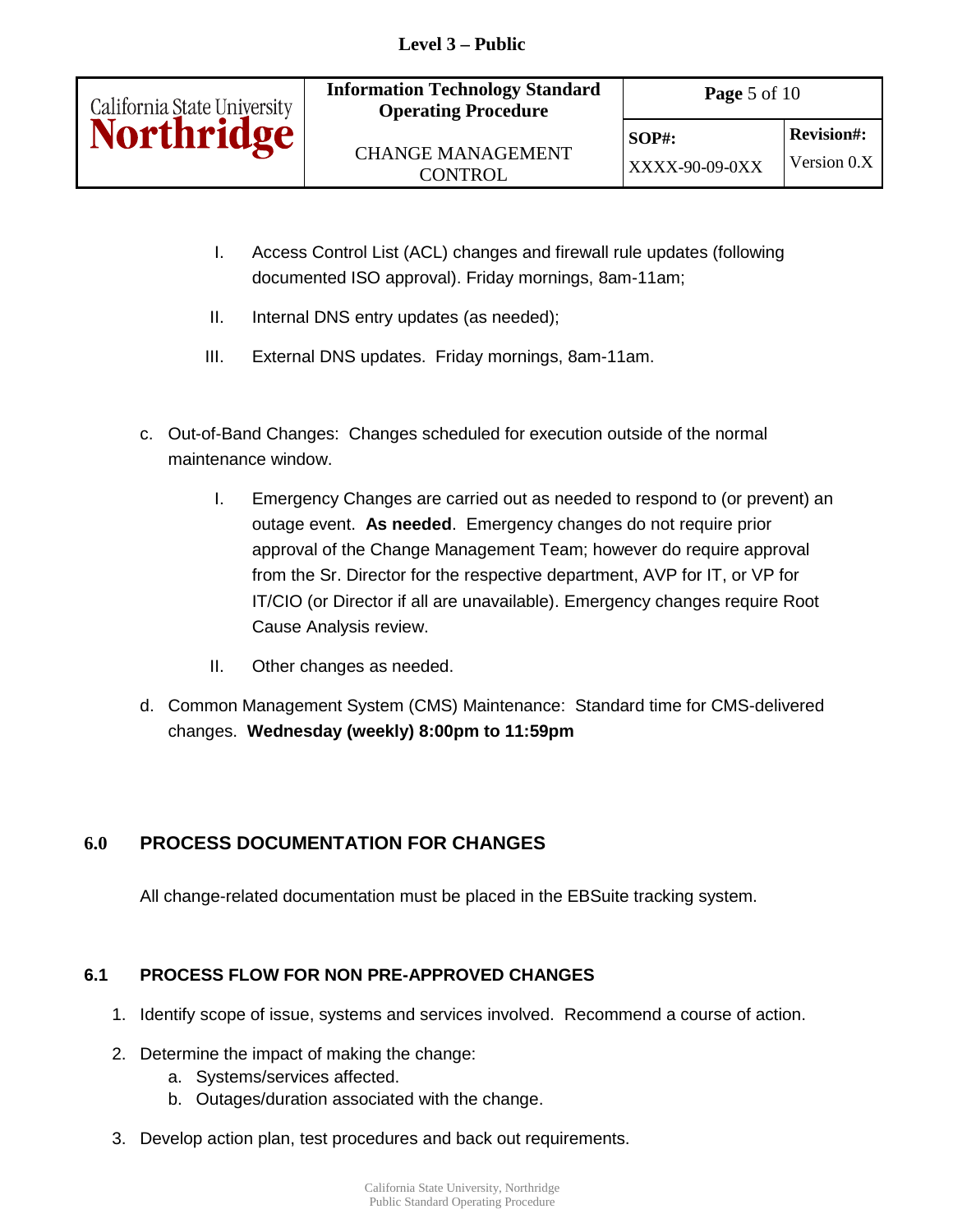| California State University<br><b>Northridge</b> | <b>Information Technology Standard</b><br><b>Operating Procedure</b> | <b>Page</b> 6 of 10        |                                  |  |
|--------------------------------------------------|----------------------------------------------------------------------|----------------------------|----------------------------------|--|
|                                                  | <b>CHANGE MANAGEMENT</b><br><b>CONTROL</b>                           | $SOP#$ :<br>XXXX-90-09-0XX | <b>Revision#:</b><br>Version 0.X |  |
|                                                  |                                                                      |                            |                                  |  |

- 4. Identify the stakeholders and if prior notification/involvement is required.
- 5. Determine if a code review is necessary (in accordance with campus development standards).
- 6. Complete vulnerability scan in coordination with the IS team, and remediate findings.
- 7. Change Initiator submits a completed EBSuite ticket for change to the Change Management Dispatcher.
- 8. CMR team reviews all Requests for Change,
- 9. Sr. Dir of IFS/ISO (or designee) approves/rejects the Change.
- 10. IT Communication prepares and implements a communication plan.
- 11. Change requester implements the change.
- 12. Quality Assurance Team performs testing as required to verify the proper application of the change, and reports the results of the testing to the Change Management Team, and ISO
- 13. Update and close CMR EBSuite ticket.

## **6.2 PROCESS FLOW FOR PRE-APPROVED CHANGE MANAGEMENT REQUEST**

- 1. Pre-approved change lists are reviewed/approved annually by the IT Directors, and do not require weekly/review and approval of the Change Management Team, Information Security Officer, or VP for IT/CIO.
- 2. As needed, pre-approved changes are submitted and tracked via the campus case management system.
- 3. Pre-approved changes are executed in accordance with department-level processes and identified days/times for execution.

# **6.3 PROCESS FLOW FOR EMERGENCY CHANGES (ECMR)**

1. Identify scope of critical problem, systems and services involved. Recommend a course of action.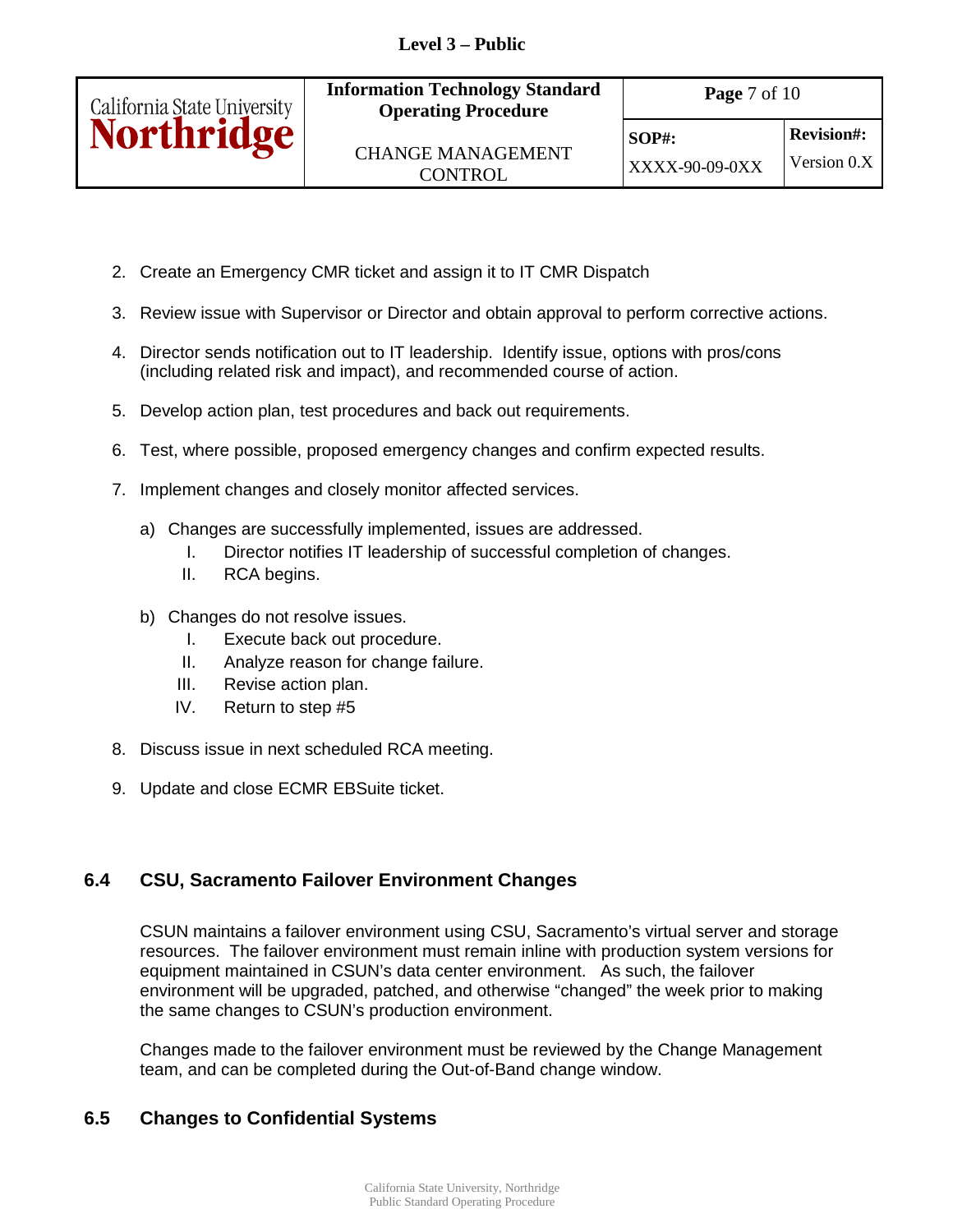

Confidential systems are server-based databases or applications that transact, store, or otherwise interface with confidential data such as Social Security Numbers (SSNs) or Medical/Heath data (see complete list on the CSUN IT Security web site <http://www.csun.edu/it/security/protecteddata.html>) and require the following additional change review controls prior to change execution.

- IS team reviews each proposed change.
- IS team conducts vulnerability scan immediately (within reason) following the change.
- Where code is modified, a code review is completed in accordance with the Application Development Standard.

#### **7.0 BLACKOUT/FREEZE PERIODS**

 Except as required to respond to or prevent a system outage or disruption in services, or for changes required to comply with business process changes for regulatory systems, no major changes will be performed during the following periods:

- (1) Two weeks prior to the first instructional day of each semester (Spring and Fall) to two weeks following the first instructional day of each semester, **and**
- (2) One week prior to the day that final exams commence until the weekend following instructor grading.

 (3) Other dates identified as having critical campus events/activities, such as peak registration periods.

**Note**: Pre-approved changes are exempted from blackout/freeze periods.

#### **7.0 REVIEW**

IT Directors will review the effectiveness of this business practice on an annual basis, and make adjustments as needed.

#### **9.0 EXCEPTIONS**

 Exceptions to this procedure may be granted by the VP for IT/CIO, AVP for IT, or Sr. Dir. of IFS/ISO.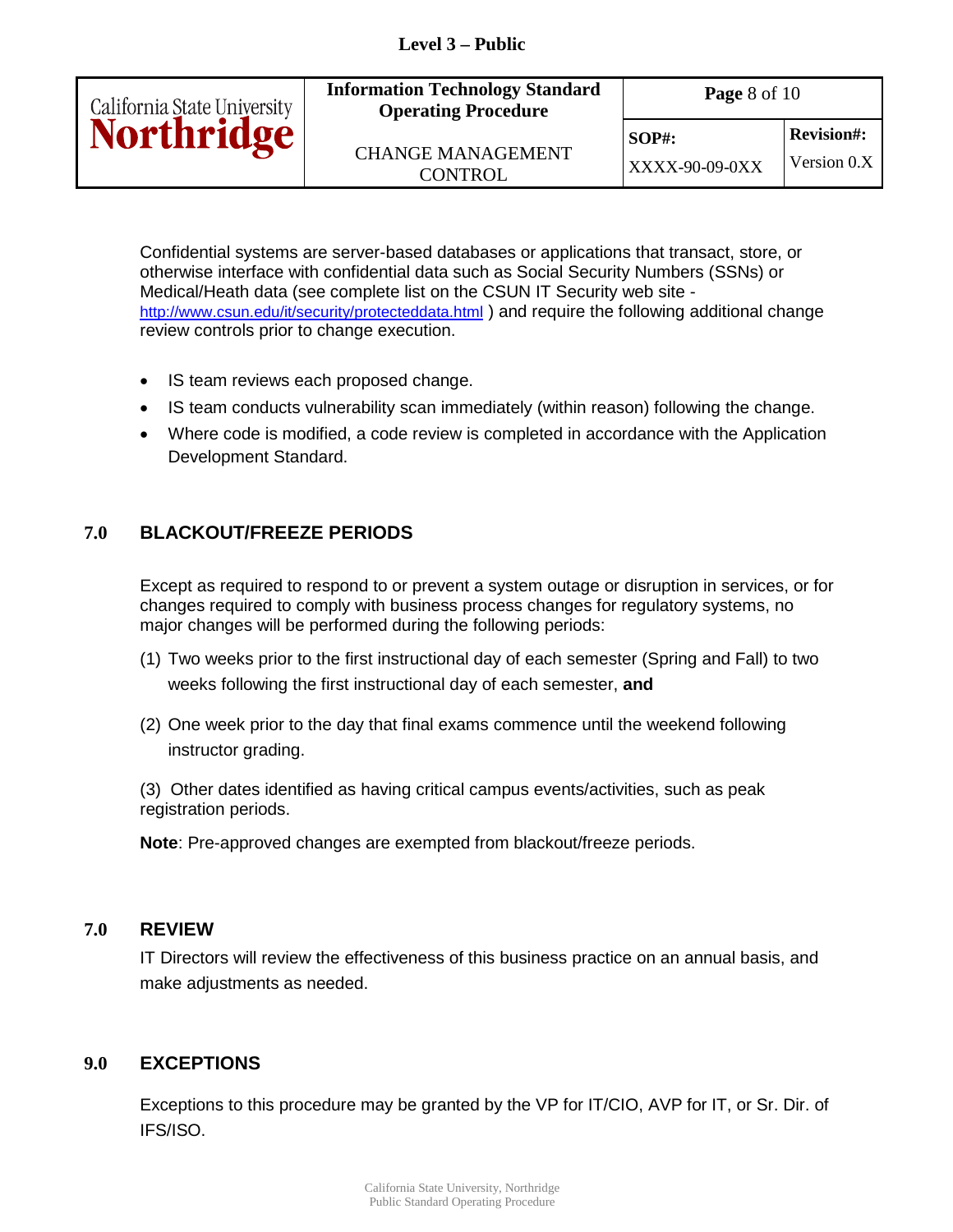

### **10.0 CHANGE MANAGEMENT FLOW DIAGRAM**